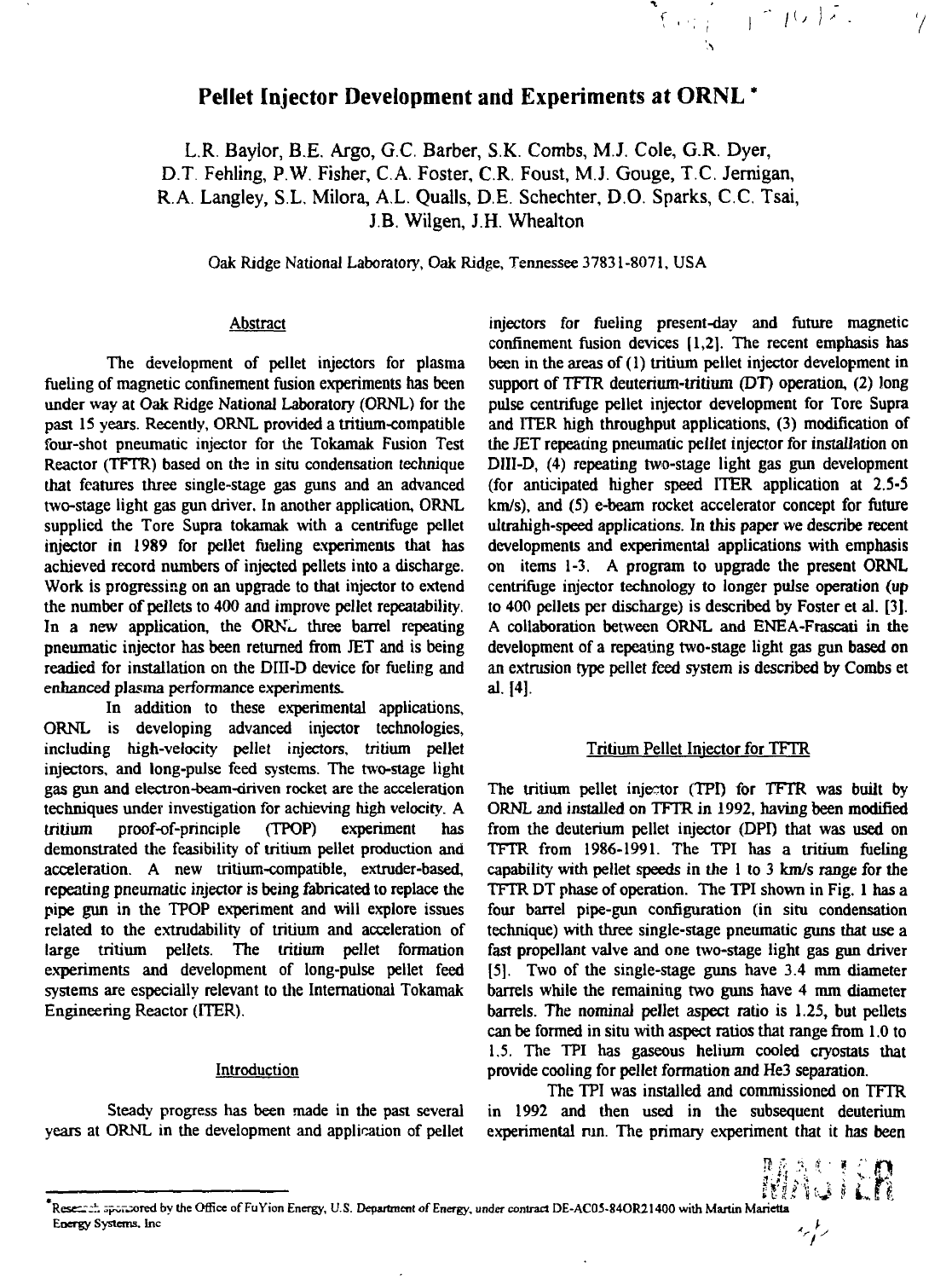

Fig. 1 TFTR tritium compatible four shot peilet injector (TPI).

used for to date is the exploration of the pellet enhanced performance (PEP) mode, where a strongly peaked density profile plasma is created by pellet injection as shown in Fig. 2 and heated with high power ion cyclotron resonance heating [6]. Single 4mm pellets have been injected to the center of ohmic discharges and have generated strongly peaked density profiles with central densities in excess of  $2 \times$  $10^{20}$  m<sup>-3</sup>. Up to 5 MW of ICRH power (resonant on axis) has been applied to these dense plasmas resulting in an increased neutron yield and improved core confinement when compared to similar non-pellet discharges, thus indicating the attainment of a PEP mode. The neutron emission rate from these PEP mode experiments on TFTR is shown in Fig. 3 where the PEP neutron rate is found to be as much as 3

times higher than for non PEP discharges. The results of these experiments have been useful in helping to further understand the phenomenon of the PEP mode, which has the possible application of being used to aid the ignition startup phase for ITER. The TPI has also been used in other experiments including high velocity injection, where single pellets from the two stage gun were injected at speeds up to 2.2 km/s into high power neutral beam heated discharges.

The TPI as installed on TFTR is fully tritium compatible and radiation hardened for TFTR DT operations. A DT gas manifold and two secondary containment structures remain to be fitted to the pellet injection system to provide full tritium pellet capability. Current plans call for deuterium pellet operation only during the TFTR DT phase.



Fig. 2 Electron density profiles for a TFTR PEP mode discharge (solid) and a similar non-PEP mode discharge (dashed).



Fig. 3 Neutron production rate as a function of total input power for TFTR PEP and non-PEP discharges.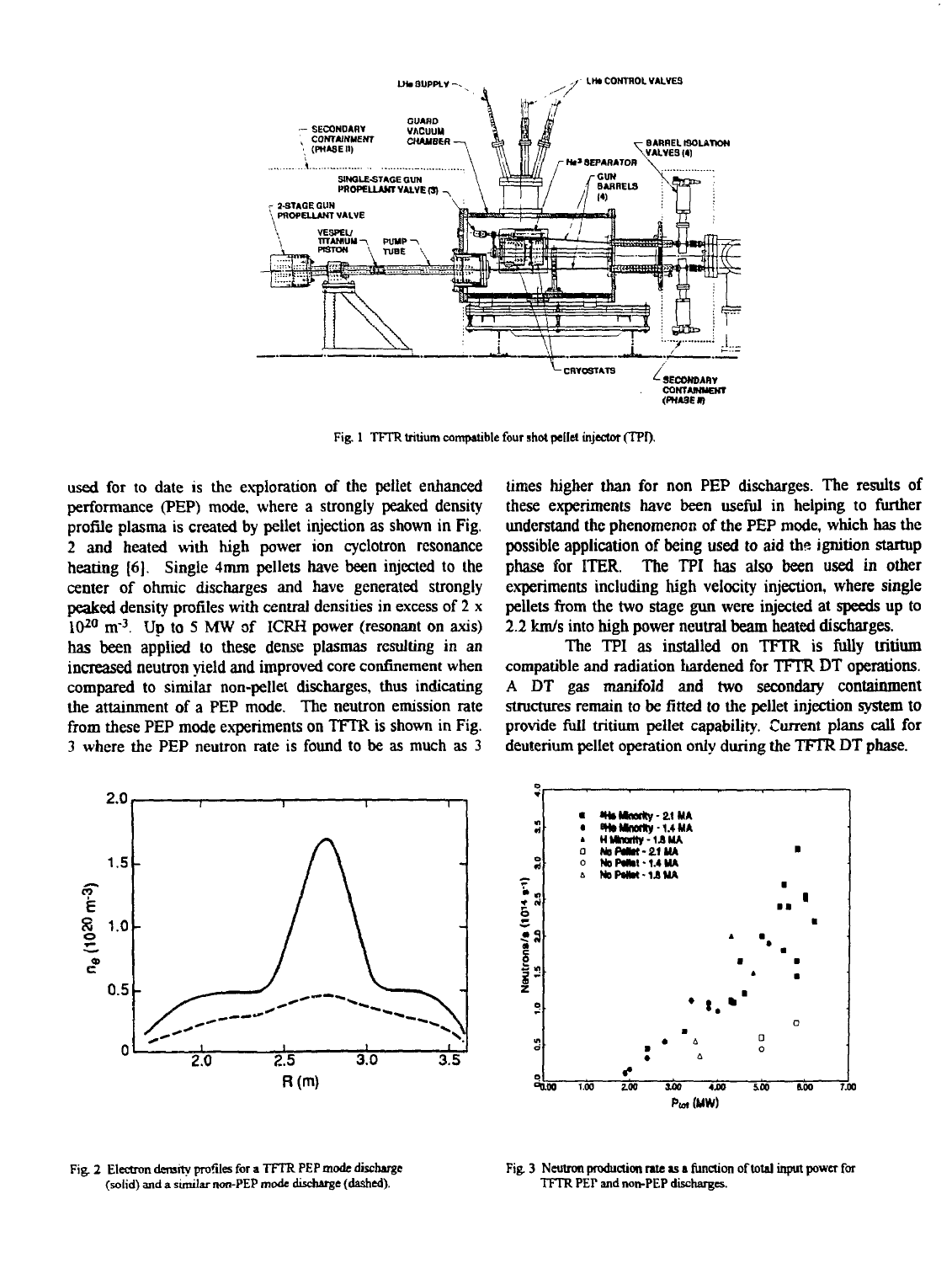## Centrifuge Pellet Injector for Tore Supra

A centrifuge pellet injector was developed at ORNL for long pulse fueling on Tore Supra and has been operating there since 1989 [7], The injector presently has the capability to inject 100 pellets into a single plasma discharge but is being upgraded to produce up to 400 pellets with better repeatability of pellet size |4], The injected pellet speeds are nominally 600 m/s with sizes ranging from 4 to 12 mbar-l per pellet  $(2 - 7 \times 10^{20} \text{ atoms per pellet})$ .

In recent pellet fueling experiments on Tore Supra up to 79 pellets have been injected into 30 second long discharges, which is a record number of pellets injected into a tokamak. Successful fueling with pellet injection into plasmas with up to 2.5 MW of lower hybrid current drive power has been achieved by suppressing the lower hybrid rf power for a 50 ms window around the injection times [8]. An example of this type of experiment is shown in Fig. 4 where 20 pellets are injected during lower hybrid current drive in a plasma with a central electron temperature of 3 keV.

The goal at Tore Supra is to move toward steadystate operation with discharges lasting up to 2 minutes with active particle pumping and fueling. Therefore, the pellet feed system for the Tore Supra centrifuge injector is currently being upgraded to provide up to 400 pellets per plasma discharge. To accomplish this, deuterium is condensed on a rotating copper cylinder and scraped into four hemispherical rings of pellet material with an appropriately shaped tool. A cutting tool and punch mechanism driven by a computer controlled brushless DC servo system are then used to cut the pellets and place them in position at the centrifuge arbor at the correct time. The size of the pellets is variable by changing the position of the pellet cutting tool relative to the copper cylinder. Details of this upgrade design and the current status are described by Foster [31.

#### Repeating Pneumatic Injector for DIH-D

The three barrel repeating pneumatic injector that was previously used on the JET tokainak from 1987 to 1992 [?' is being readied for installation on DIII-D as shown in Fig. 5. The injector was used to inject over 3000 pellets into JET plasmas for fueling experiments while it was installed there and was found to have a high degree of reliability. For DIII-D. the barrel diameters will be 1.8. 2.7, and 4.0 mm (nominally 2.8 x  $10^{20}$ , 9 x  $10^{20}$ , and 3 x  $10^{21}$  atoms per pellet) and capable of repetitive operation (7.5, 5, and 2.5 Hz, respectively) under quasi-steady-state conditions (>10 s). Since JET did not use a conventional pellet delivery system with guide tubes and differential pumping, these items are being provided for the installation on DIII-D. The pellet injection system for DIII-D, consisting of an injector stand, guide tubes, pellet diagnostics, differential vacuum pumping system, and computer control and data acquisition system, is

being fabricated at ORNL for installation with the injector on DIII-D in 1994

The pcllel injector on DIII-D will be used for advanced tokamak confinement studies such as the PEP mode experiments mentioned above. H and VH-mode studies, and for fueling experiments in conjunction with the pumped divertor on DIII-D.

# Advanced Injector Technologies

A collaboration between ORNL and ENEA-Frascati to develop a repeating two-stage pellet injector is currently under way at ORNL where testing of a prototype repeating injector with a two stage light gas gun driver has begun. The injector uses an ORNL hydrogen extruder equipped with a pellet chambering mechanism/gun barrel and a Frascati twostage light gas gun. The two devices have been mated together in the laboratory and are currently being used to accelerate deuterium pellets. Details of the initial results of these tests are described by Combs et al. |4]

The development of a tritium extruder for pellet injection is currently under way at ORNL. An 8-mm (ITERrelevant size), tritium-compatible, extruder based repeating pneumatic injector is being fabricated to replace the pipe gun device in the TPOP pellet injector |8]. The glove box, pumping systems, injection line, and pellet diagnostics from the original TPOP injector will be reused. The previous work with the TPOP injector verified that pure tritium and DT mixture pellets can be formed and accelerated to speeds up to 1.4 km/s. Operation of this new extruder based TPOP injector will explore issues related to the extrudability of tritium and acceleration of extruded tritium pellets. Tritium experiments with this gun are expected to begin at Los Alamos National Laboratory's Tritium Systems Test Assembly (TSTA) in 1994.

An electron-beam-heated rocket proof-of-principle apparatus is currently being used at ORNL to examine the possibility of using a focused electron beam applied to the solid hydrogen pellet surface to accelerate the pellet. Speeds up to 580 m/s have been reached with 4 mm cryogenic hydrogen and deuterium pellets using a 10 kV electron beam (0.2 A for 1 ms). The limit of acceleration for hydrogenic pellets is found to correspond to an effective acceleration pressure of 0.2 MPa. To overcome this limit, a higher strength material such as lithium has been proposed as the propellant material. Initial tests with lithium and lithium hydride pellets as a propellant material at higher electron beam powers are under way.

A large part of future ORNL pellet injector development will be directed in support of the ITER project. The present high-velocity pellet injector development and tritium injector research are particularly relevant to ITER and future fusion reactors. Applications such as ITER will require long-pulse fueling; therefore, reliable steady state operation of pellet injection systems is a major objective of the ORNL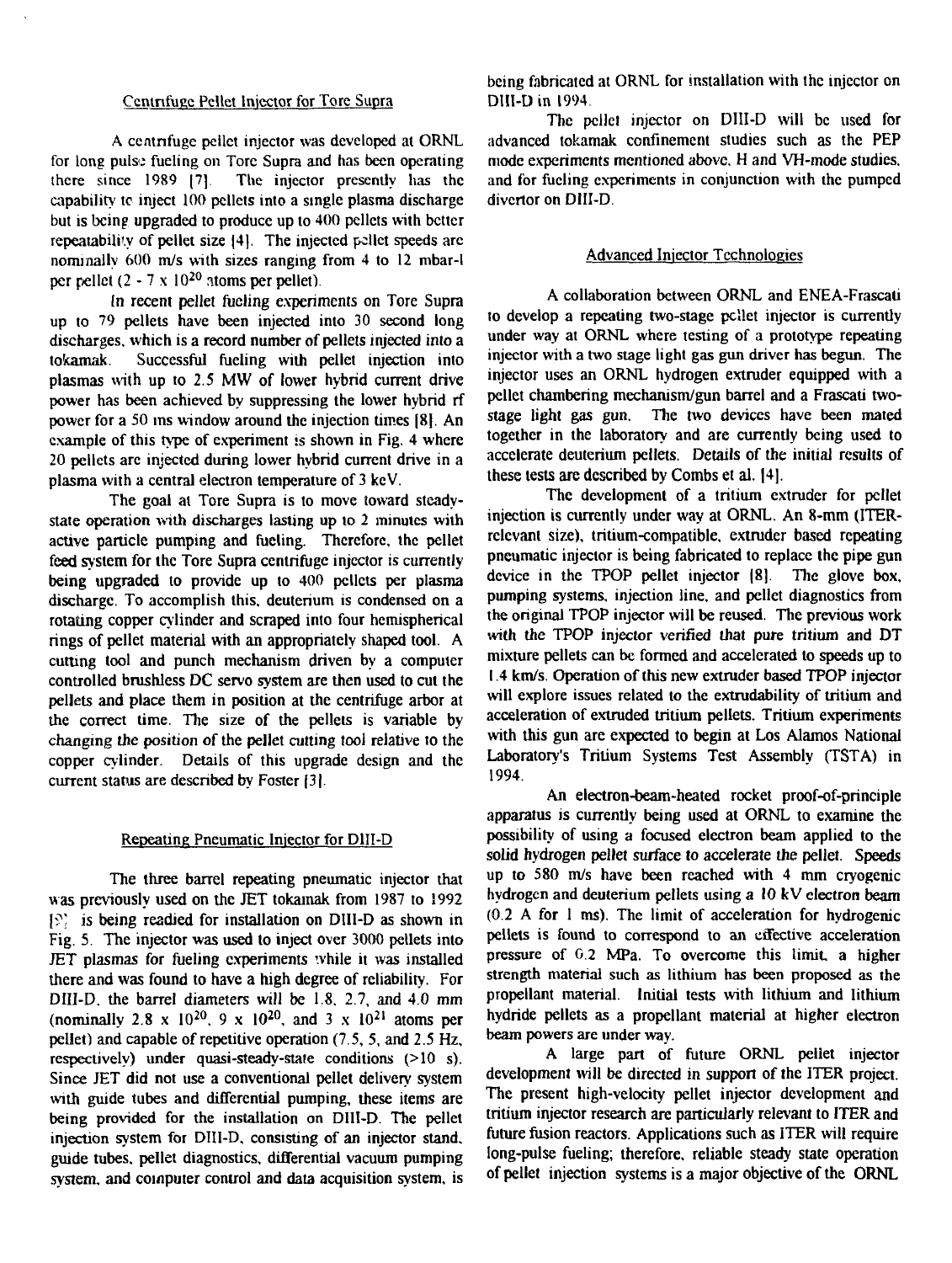

**Fig. 4 Multiple pellet injection into a lower hybria current drive discharge on Tore Supra.**



**Fig. 5 Planned installation of three barrell repeating pneumatic injector on DIII-D.**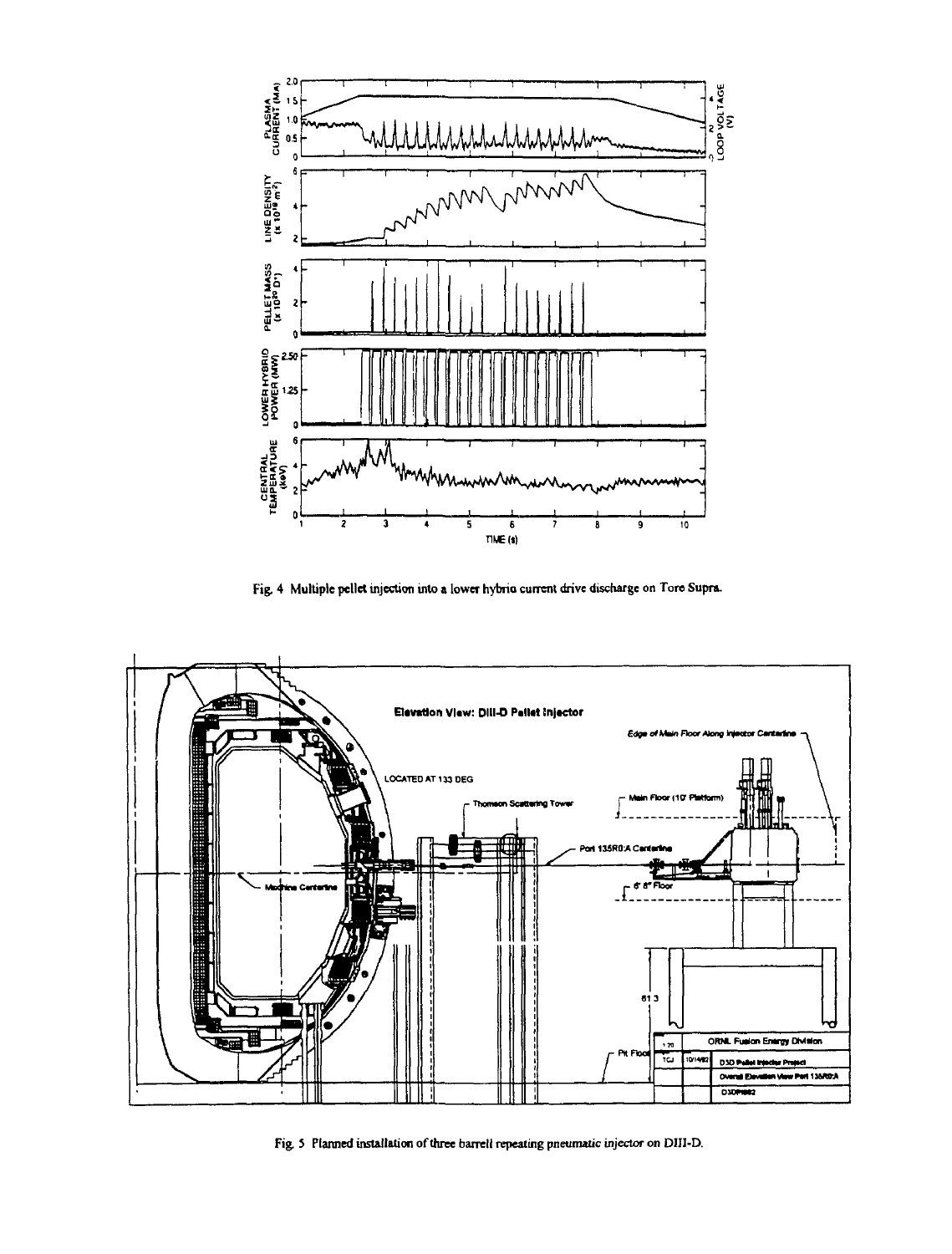program. The use of multiple identical extruders operating in tandem is one possible continuous source of hydrogen ice for steady-state operation. Another possibility is extending the pellet feed system being developed for the Tore Supra centrifuge injector 10 steady-state pellet fabrication. Development of these techniques is planned and such feed systems, combined with a reliable acceleration system, can form the basis for a steady-state pellet fueling system.

ITER and future fusion reactors will require a flexible plasma fueling capability with a mix of gas puffing and low- and high-velocity DT pellets to satisfy the multiple physics and engineering constraints of fusion power density, bum control, tritium burn fraction, edge density control, and gaseous divertor density for efficient plasma exhaust (including He ash) and protection of plasma-facing components. Pellet fueling offers the capability to influence the ITER core plasma, especially during startup with large high-velocity pellets, while lower velocity pellets allow isotopic tailoring of the various fueling sources and may provide more control of the tritium burn fraction and global tritium inventory.

A proposed pellet fueling system for ITER |12] is shown in plan view in Fig. 6. The system consists of three pellet injectors: a high-velocity two-stage light gas gun injector, a moderate-velocity single-stage light gas gun based a repeating pneumatic injector, and a centrifuge injector. The

high-velocity and moderate-velocity injector will be used for ramp-up to ignition, during which the plasma density will continuously increase, while the centrifuge injector will provide continuous fueling in the steady-state bum phase. The centrifuge injector for steady-state fueling has the advantage of a small propellant gas load, which eliminates the need for a differential pumped injection line and the reprocessing requirements of a large propellant gas flow. All three injectors are designed for tritium operation and are housed in a shielded containment room.

## Summary

In this paper, we have summarized the recent progress and status of pellet injection development and pellet fueling research activities at ORNL, including applications of recently developed injection systems on present large experimental devices such as TFTR. Tore Supra, and DIII-D. A large part of the future ORNL pellet injector development and experiments will be directed toward support of ITER and TPX, which will require more reliable and longer-pulse fueling capabilities than have been developed to date.